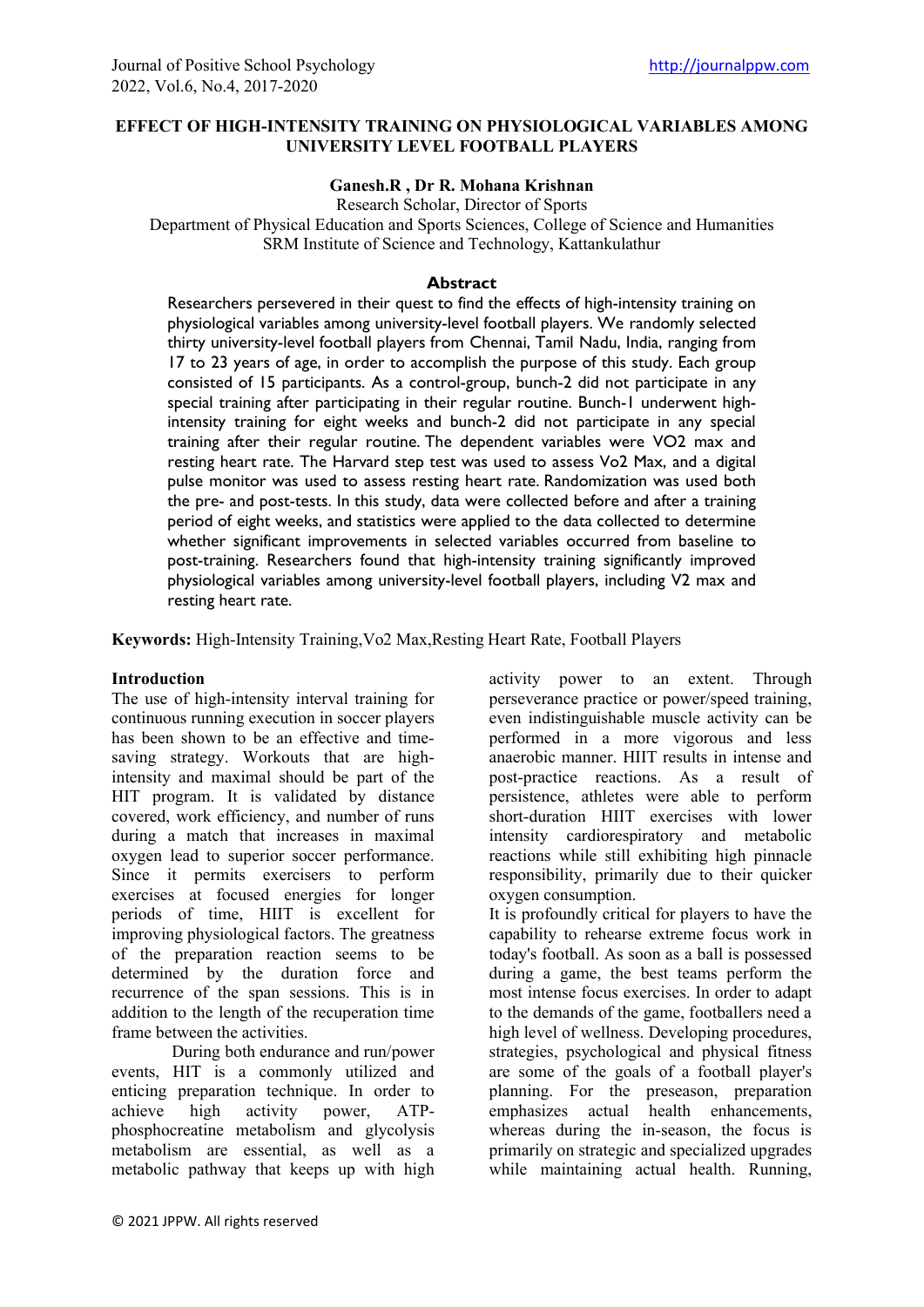kicking, bouncing, and handling are some of the activities that players perform. The repetition of runs in soccer is alternated with short or long periods of recuperation, which may be dynamic or passive.

## **Materials & Methods**

Subjects in this study came from the Chennai region, Tamil Nadu, India. This study includes 30 university-level football players, ranging in age from 17 to 23 years of age. The two groups consist of bunch - 1 as a high-

intensity training bunch and bunch -2 as a control bunch. Batch-1 is a randomized experiment of 8 weeks duration. During the 8 weeks of training, the training protocol was given alternate days in the morning. For the purpose of analyzing the performance of subjects before and after the 8-week training protocol, data was collected on them before and after the training.

#### **Results**

| .                                                                          |
|----------------------------------------------------------------------------|
| <b>TABLE 1 ANOVA OF VO2 MAX AND RESTING HEART RATE OF THE HIT BUNCHAND</b> |
| <b>CONTROL BUNCH</b>                                                       |

| VO <sub>2</sub> MAX       |                    |                 |              |     |           |                |  |
|---------------------------|--------------------|-----------------|--------------|-----|-----------|----------------|--|
| <b>Tests</b>              | <b>HIT BUNCH-1</b> | <b>BUNCH -2</b> | S.O.S        | D.F | <b>MS</b> | <b>F-Ratio</b> |  |
| <b>Pre-Test</b>           | 75.92              | 75.98           | 0.031        |     | 0.031     |                |  |
|                           |                    |                 | 40.55        | 28  | 1.448     | 0.022          |  |
| Post-Test                 | 77.70              | 75.94           | 15.63        |     | 15.63     |                |  |
|                           |                    |                 | 36.50        | 28  | 1.30      | $11.99*$       |  |
| <b>Resting Heart Rate</b> |                    |                 |              |     |           |                |  |
| <b>Tests</b>              | <b>HIT BUNCH-1</b> | <b>BUNCH-2</b>  | <b>S.O.S</b> | D.F | <b>MS</b> | <b>F-Ratio</b> |  |
| <b>Pre-Test</b>           | 77.86              | 76.86           | 7.50         |     | 7.50      |                |  |
|                           |                    |                 | 367.46       | 28  | 13.14     | 0.571          |  |
| Post-Test                 | 73.60              | 76.60           | 73.63        |     | 73.63     |                |  |
|                           |                    |                 | 272.53       | 28  | 9.73      | $7.56*$        |  |

\*Significant at 0.05 level table value 4.17 df 1.28

Both the high-intensity training group and control group had pre-test mean and pretest values of VO2 max of 75.92 and 75.98 respectively. With a confidence level of 0.05, the obtained F-ratios are 0.022 lower than those required for insignificance in the table of 4.17 for df 1 and 28.

As a result, the mean post-test values of VO2 max for the high-intensity training group and the control group were 77.70 and 75.94 respectively. F-ratios of **11.99\*** show statistical significance at a 0.05 level of confidence, which is higher than the calculated value of 4.17 for df 1 and 28.

77.86 is the mean and 76.86 is the value of resting heart rate for the control group and high-intensity training group, respectively. With a level of confidence of 0.05, F-ratios obtained at 0.696 are lower than the required table value of 4.17 for df 1 and 28.

Following the training, the post-test mean heart rates of the high intensity training group were 21.00, while the control group was 23.86.te of 23.86. As a result of this analysis, the F-ratios are **20.12\***, which is greater than the table value of 4.17 for df 1 and 28 that is required for significance at 0.05 level of confidence.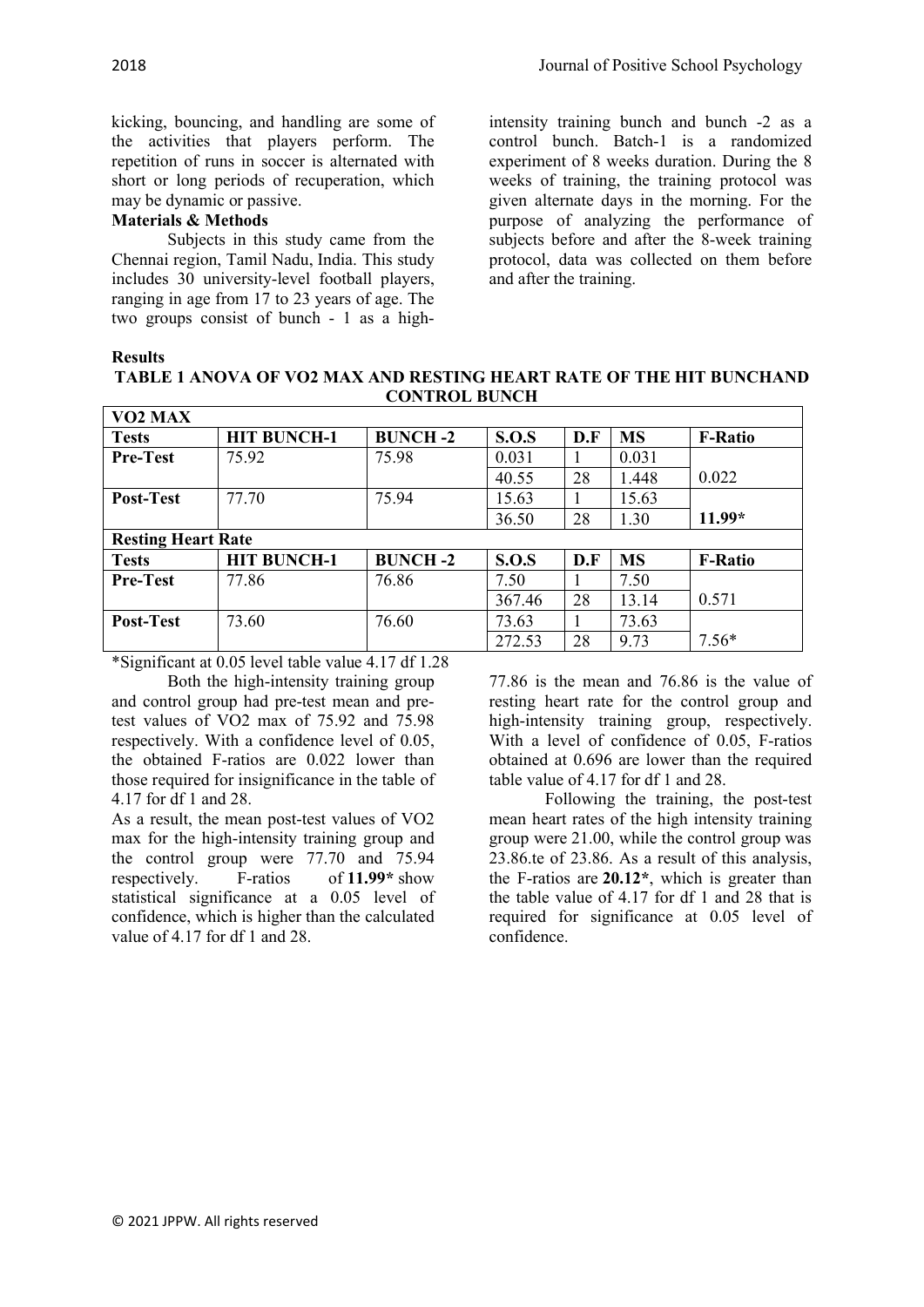## **GRAF DIAGRAM OF VO2 MAX AND RESTING HEART RATE OF THE HIT BUNCH AND CONTROL BUNCH**



# **CONCLUSION**

A conclusion was reached based on the results. After eight weeks of high-intensity training, there was a significant difference between the experimental and control groups when it comes to VO2 max and resting heart rate. Football players at university levels perform better in vo2 max and resting heart rate following high-intensity training.

## **ACKNOWLEDGEMENT**

Conflict of Interest: Nil Ethical Clearance: Nil **Source of Funding: Self** 

### **Reference**

Iaia, F. Marcello, RampininiErmanno, and Jens Bangsbo. "High-intensity training in football." *International journal of sports physiology and performance* 4.3 (2009): 291- 306.

Faude, Oliver, et al. "High-intensity interval training vs. high-volume running training during pre-season conditioning in high-level youth football: a cross-over trial." *Journal of Sports Sciences* 31.13 (2013): 1441-1450.

Dupont, Grégory, KoffiAkakpo, and Serge Berthoin. "The effect of in-season, highintensity interval training in soccer players." *The Journal of Strength & Conditioning Research* 18.3 (2004): 584-589.

Rabbani, Alireza, et al. "Combined small-sided game and high-intensity interval training in soccer players: The effect of exercise order." *Journal of Human Kinetics* 69.1 (2019): 249-257.

Oliveira, Bruno RR, et al. "Continuous and high-intensity interval training: which promotes higher pleasure." *PloS one* 8.11 (2013): e79965.

Cipryan, Lukas, Gerhard Tschakert, and Peter Hofmann. "Acute and post-exercise physiological responses to high-intensity interval training in endurance and sprint athletes." *Journal of sports science & medicine* 16.2 (2017): 219.

Manoranjith, R., and S. Nagarajan. "Collusion of Different Ground Surface of Plyometric with Aerobic Training on Selected Agility and Explosive Power among School Boys Volleyball Players."*International journal of advance science and technology* (2019).

Pounraj, Dr, Consequence Of Jump Rope Training And Kettle Bell Training On Selected Agility And Muscular Strength Of College Men Badminton Players." *Journal–Xidian University* 14: 664-669.

Dr. R. SenthilKumarann, Collision of Ballistic and Plyometric Training on Selected Explosive Power and Vital Capacity of College Men Volleyball Players." *Journal-High Technology Letters* 26: 593-601.

Prasanna, T. Arun. "Persuade of mobility exercise and circuit resistance training on selected speed endurance and explosive power among college men students."*Strad Research*, 7(8), 2020

Saran, K. S (2019). Isolated and Combined Effect of Plyometric and Weight Training on